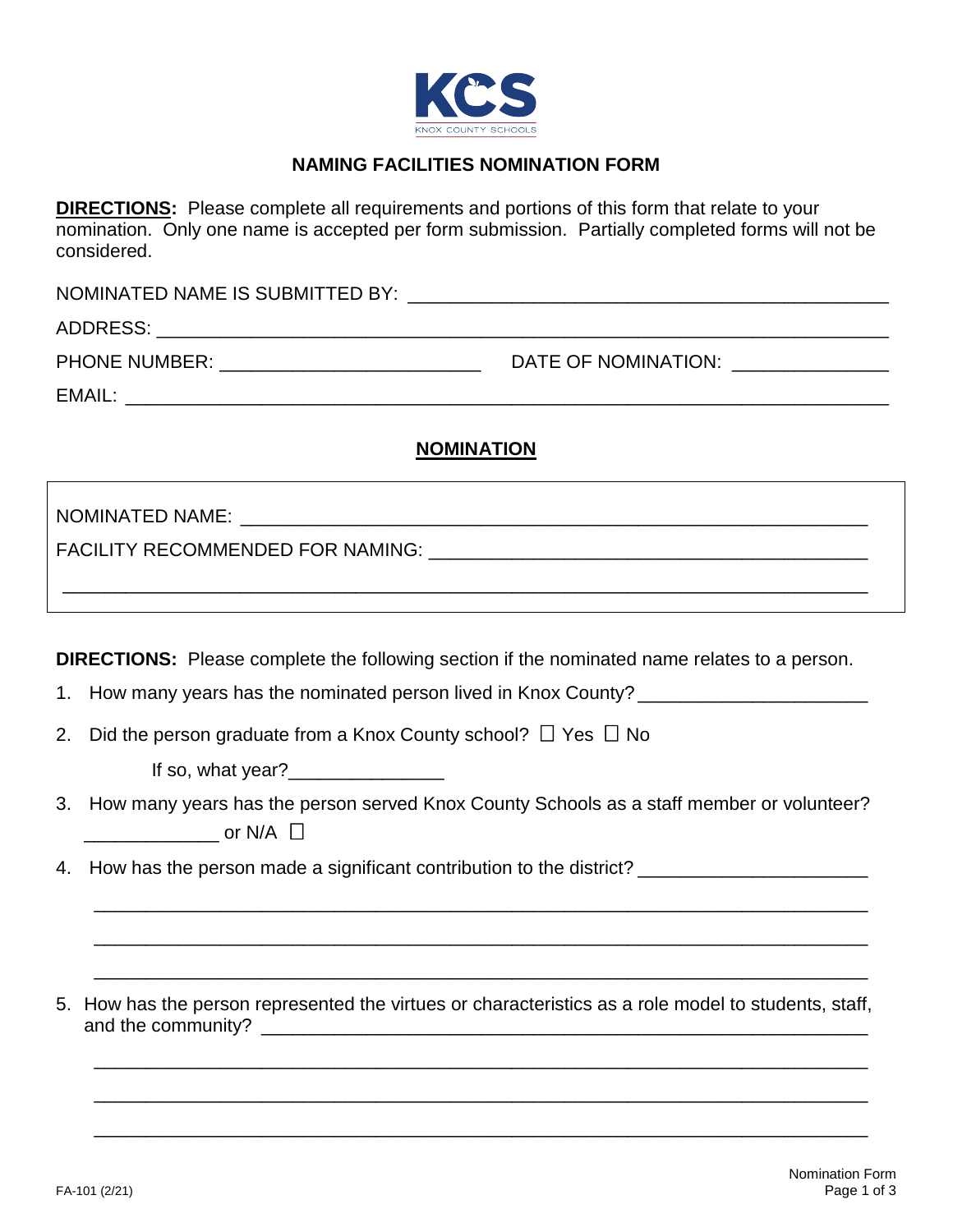|  | 6. How has the person made a significant contribution to public education? |  |
|--|----------------------------------------------------------------------------|--|
|  |                                                                            |  |

| 7. How has the person made a substantial contribution to his or her field of endeavor or to society in |
|--------------------------------------------------------------------------------------------------------|
| general?                                                                                               |

8. How has the person exemplified scholarship, creativity, leadership or humanitarian and public 

**DIRECTIONS:** Please complete the following section if the nominated name represents an event, place, or geographic location:

1. What is the significance of the nominated name to Knox County Schools and the Knox County 

2. How does the nominated name exemplify the values of Knox County Schools and the Knox County community?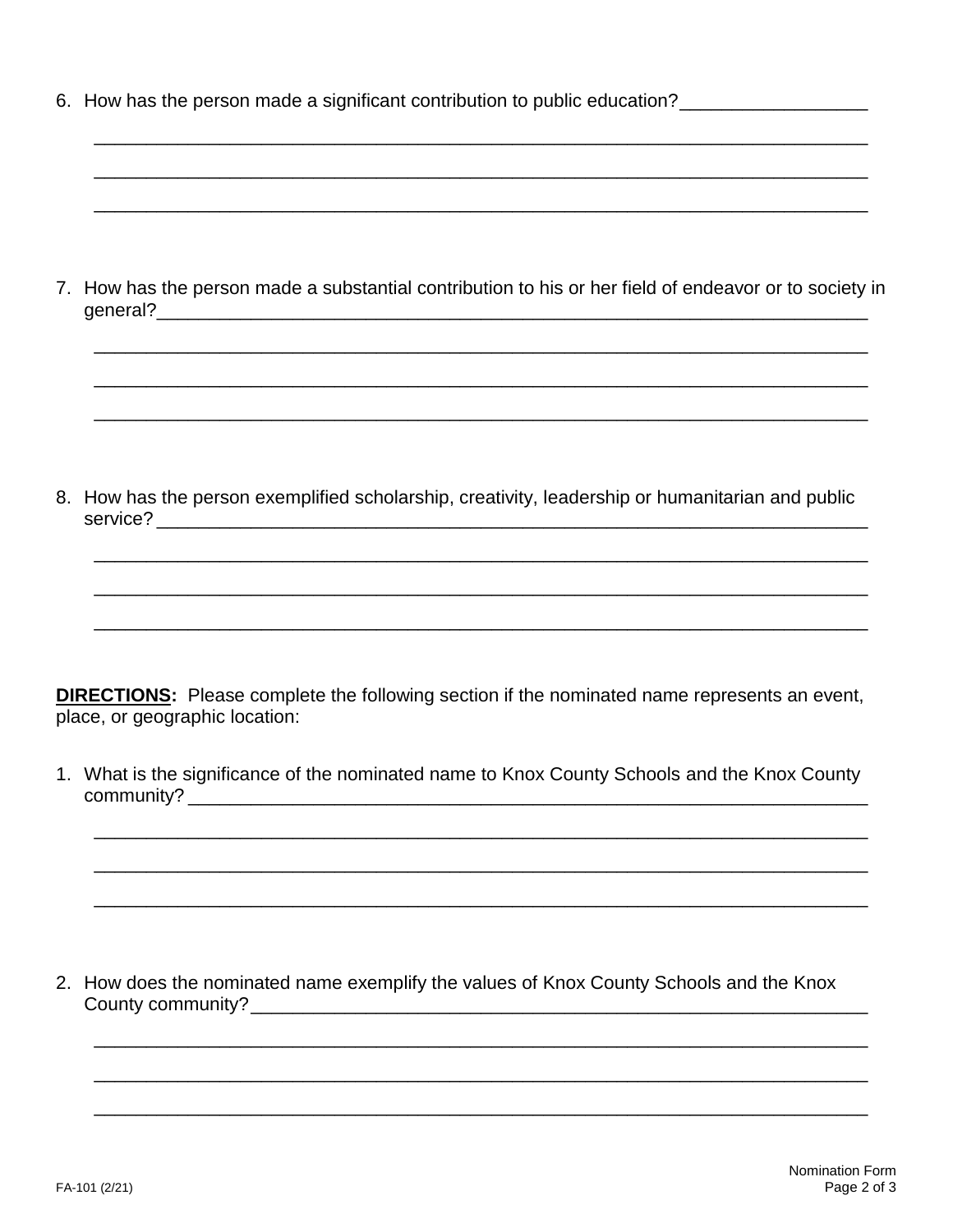## **ATTACHMENTS:**

- **Required:** If you have nominated a person's name, please include a written and signed release from the nominated person, or the most closely associated family representative to the nominated person (e.g., spouse, parent, children, or sibling).
- **Required**: Please include contact information for the nominated person or the most closely associated family representative.
- **Required:** Please attach any and all research that supports the name that you have nominated for consideration, including picture(s).
- **Required:** Three (3) letters of recommendation.
- **Suggested:** Additional letters of recommendation are welcome, but not required.

This form, along with all attachments, should be mailed or delivered to:

**Knox County Board of Education Naming Facilities Committee P.O. Box 2188 Knoxville, TN 37902-2188**

**Reference:** Knox County Board of Education F-140 "Naming Facilities" [https://www.knoxschools.org/cms/lib/TN01917079/Centricity/domain/974/board%20policies/F-](https://www.knoxschools.org/cms/lib/TN01917079/Centricity/domain/974/board%20policies/F-140%20Naming%20Facilities.pdf)[140%20Naming%20Facilities.pdf](https://www.knoxschools.org/cms/lib/TN01917079/Centricity/domain/974/board%20policies/F-140%20Naming%20Facilities.pdf)

**Note:** Names may be submitted at any time. The Naming Facilities Committee shall convene within a reasonable period of time following receipt of nomination and submission of all required documents. The Committee recommendation will be submitted to the Knox County Board of Education for consideration as part of the regular session agenda process.

### **ACKNOWLEDGEMENT**

*I acknowledge that I have reviewed Knox County Board of Education Policy F-140, have submitted the Naming Facilities Nomination Form with all required documentation and confirm that, to the best of my knowledge and belief, all information provided is true and correct.*

#### *Signature \_\_\_\_\_\_\_\_\_\_\_\_\_\_\_\_\_\_\_\_\_\_\_\_\_\_\_\_\_\_\_\_\_\_\_\_\_\_\_\_\_\_\_\_\_\_\_\_\_\_\_ Date\_\_\_\_\_\_\_\_\_\_\_\_\_*

**For questions, please contact the Board of Education office at (865) 594-1630 or by email at [board.office@knoxschools.org.](mailto:board.office@knoxschools.org)**

| For Use by Naming Facilities Committee only                                                     |      |  |  |  |  |
|-------------------------------------------------------------------------------------------------|------|--|--|--|--|
| Principal acknowledgement and confirmation of review of documentation, research and input.      |      |  |  |  |  |
|                                                                                                 | Date |  |  |  |  |
| Superintendent acknowledgement and confirmation of review of documentation, research and input. |      |  |  |  |  |
| <b>Signature</b>                                                                                | Date |  |  |  |  |
|                                                                                                 |      |  |  |  |  |

**Statement of Nondiscrimination:** In accordance with Public Law 101-336 and 42 U.S.C. § 12101, Knox County Board of Education does not discriminate on the basis of race, color, creed, religion, national origin, sex or disabilities in providing education services, activities, and programs, including vocational programs, in accordance with Title IV of the Civil Rights Act of 1964; Title IX of the Educational Amendments of 1972; and Section 504 of the Rehabilitation Act of 1973.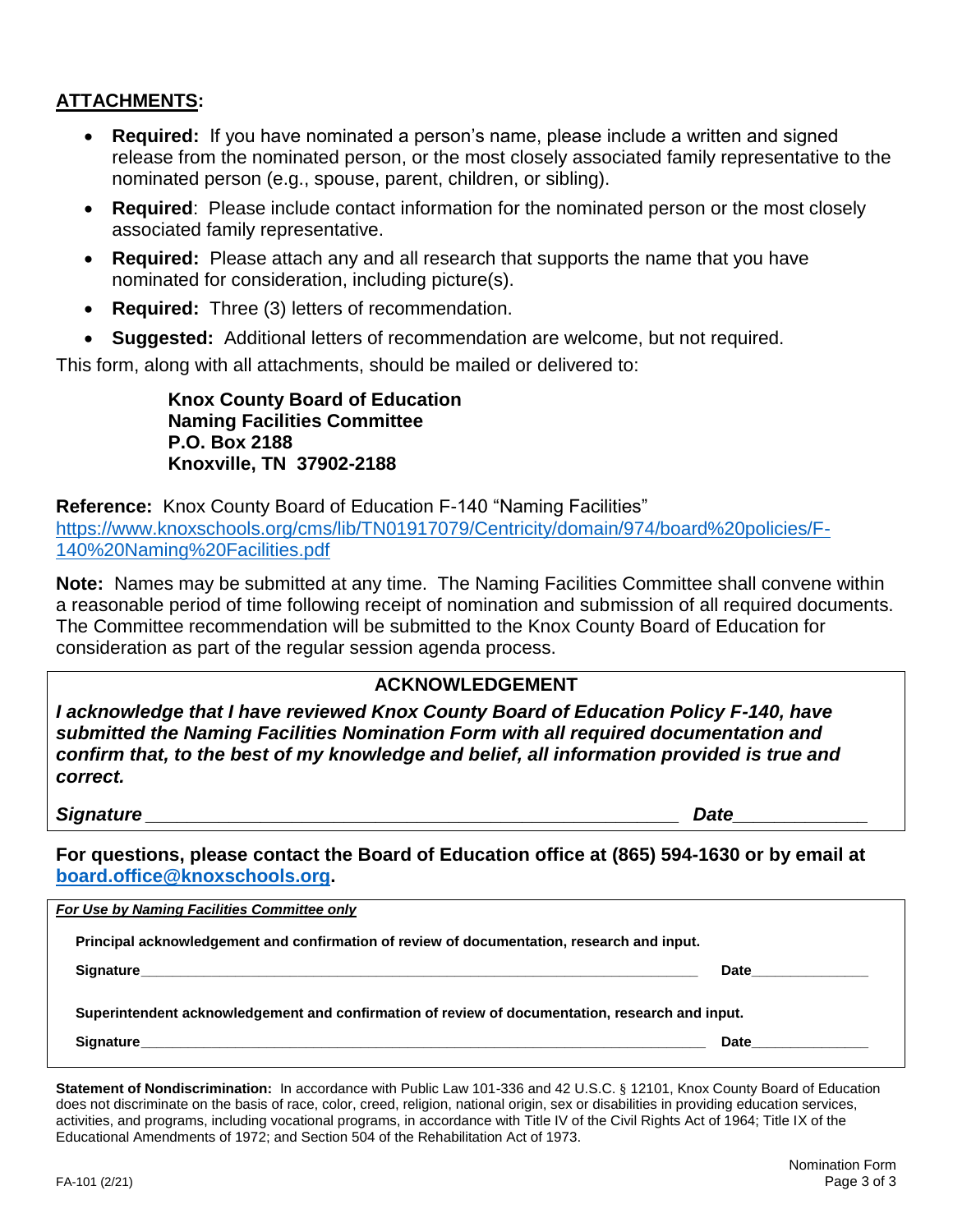# **GUIDELINES**

**NAMING** The Knox County Board of Education shall have complete authority and responsibility for<br> **FACILITIES** the naming of district facilities. the naming of district facilities.

> The term "facility" shall refer to a new or existing school or district-wide complex owned and operated by the district. The term "portion of a facility" shall include a building, library, media center, auditorium, performing arts center, gymnasium, athletic field, or other portion of a school support complex or property owned and/or operated by the district. A portion of a facility shall not include individual classrooms.

The following guidelines shall govern the permanent naming or renaming of new or existing district-owned facilities or portions of facilities. A facility or portion of a facility may be named for a person, in honor of a history event or place, a distinctive geographic location, or for a major donor.

The Board shall consider naming a facility or a portion of a facility for a person, historic event or place, geographic location, or major donor who meets one or more of the following criteria:

- 1. The person has made or is making significant contributions to the district and represents virtues or characteristics that serve as a role model to students, staff, and the community.
- 2. The person has made or is making significant contributions to public education and has a significant connection to the district as a student, an alumnus, a staff member, an administrator, a donor, or a supporter.
- 3. The person has made substantial contributions or his or her field of endeavor or to society in general.
- 4. A name may be reused for facility naming purposes in the event a facility is consolidated or demolished.
- 5. A facility named for a historic event shall have major significance to the district, geographic area, state of Tennessee, or our nation.
- 6. Extensive research shall be conducted on a proposed honoree before a final decision is made regarding naming a facility or portion of a facility for a person.

**Recommendation** The Board may request the Superintendent to solicit names for a specific facility and **Process for** direct the Superintendent to form a committee for the purpose of proposing a name. **Naming Facilities** Names may also be submitted by the public directly to the attention of the Board of or a Portion of Education Naming Facilities Committee. **Education Naming Facilities Committee. Facilities Naming** Nominations shall be made in writing on a form provided by the district within the **Facilities** designated time frames established by the Naming Facilities Committee and only **Committee** accepted for the facilities or portion of facilities of which the names are being solicited.

> The Naming Facilities Committee shall be comprised of three (3) members of the Knox County Board of Education appointed annually by the Board Chair.